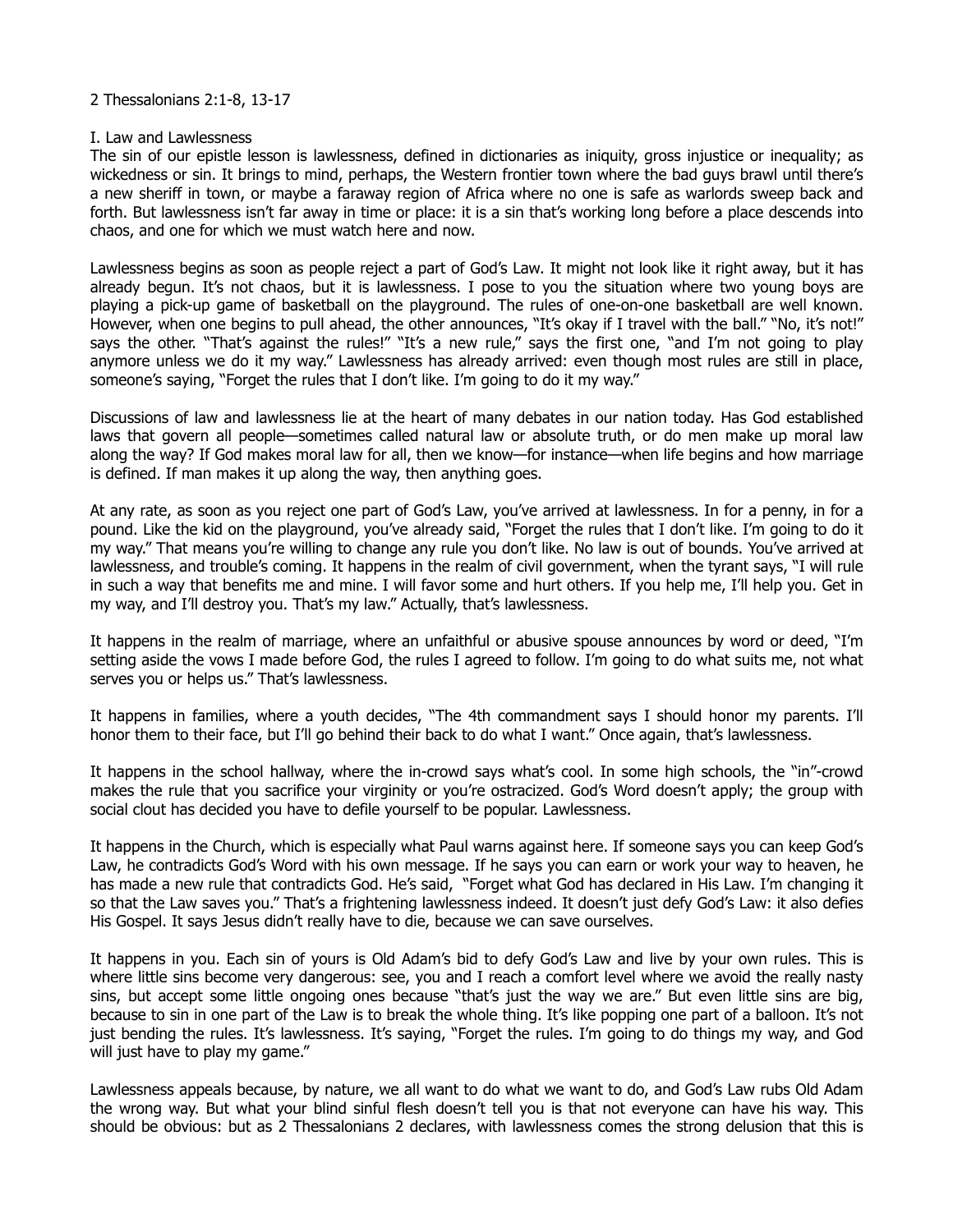actually going to work out. However, only one can be a tyrant: if it's not you, then you've got to play by his rules, and he decides what you're worth. The only way that the "in-group" at school can be "in" is if there is also a group that they keep "out." When a spouse becomes selfish, he says, "I'm more important than you." When God's Law is rejected, inequality abounds—and when everyone is saying, "We're going to play by my rules," they're also saying, "we're not going to play by yours."

God's Law equalizes all, and He has the final say. He doesn't say that some are better than others in His sight. Rather, 2 Thessalonians 2 declares that all are equal—they're equally condemned in sin because they've all rejected His commandments.

You and I are numbered among them, too. But that's not the end of the story. God gives us His Law, but not for the end-goal of showing us who's boss. His desire is to save us, to bring us and keep us in His kingdom forever. He declares His Law to show us our lawlessness, our need for forgiveness. Having made that need clear, He declares to us the Gospel, the Good News of Jesus Christ our Savior. This is what He declares in the second part of our epistle.

## II. Gospel and Grace

Dear hearers in Christ, rejoice! You are beloved by the Lord, and He loves you with a sacrificial love. In the words of our text, He has chosen you as firstfruits to be saved—not a second-rate, inferior, unequal, half-decent part of the harvest that barely makes it in the door. No, He has poured out salvation upon you so that you might be His beloved children. How? By giving you the glory of our Lord Jesus Christ. This is the Gospel: Jesus Christ, the only Son of God, became flesh like you and me. He did so for the purpose of our salvation. Because we human beings deserved judgment for our sin, the glorious Son of God became a human being to take our place in judgment. On the cross, He suffered God's judgment for our sin—He suffered all of God's judgment for our sin. Because He has taken our sin upon Himself, He now shares with us this glory: before God, you are clothed in Jesus' righteousness. When God looks upon you, He does not see sin and lawlessness; He does not see one who daily says, "I'm going to do things my way." Rather, He sees you clothed in the righteousness of His Son, who said to His Father, "Thy will be done" and then went to the cross for you.

By His Word, the Lord has declared this Good News to you and called you to salvation. By this Word, He makes you holy—He sanctifies you by the work of the Holy Spirit. By this Word, He gives you faith, "belief in the truth" of Jesus' death and resurrection for your salvation. And by that faith which He gives, you have the certainty of God's love, that He works all things to your good. You have the eternal comfort that deliverance and salvation are yours forever. You have the good hope, the certain hope, that the Lord will not forget you, because Christ has redeemed you and made you His own.

You have witnessed the Lord's work many times—twice last month. By water and the Word, He called a little child into His keeping. He has declared, "long before you were born, I went to the cross to win your salvation. today, in Holy Baptism, I've given that salvation to you. I've written My name on you. I've given you the Holy Spirit, and I've sanctified you—made you holy in My sight. I've given you faith and grace and comfort and the good hope of My faithfulness to you. I am with you now; and I am with you alway, even to the end of the age."

That was the Lord's promise to you on the day you were baptized, and He will never leave you nor forsake you. This salvation is rescue from awlessness. Sinful man declares, "Forget God's Law! I'm going to follow my own rules. And since my rules are just fine, I don't need this Jesus and forgiveness, either." In response, the Lord declares, "Whether you acknowledge it or not, My Law still stands. You live under it whether you want to or not. But My Gospel stands, too: Jesus Christ has died for your sins. I desire the death of no one: confess your sins and lawlessness, and be saved by My grace!"

Sinful man declares, "Rather than God's way of salvation, I will make up my own. I will establish rituals and traditions and doctrines that I like; and then I will impose them upon God and say that He should do things my way!" The Lord responds, "Your way is not holy, and leads only to destruction. My way has already won your salvation at the cost of My own sacrifice for you, My own suffering for you. Hold fast to My teaching that I have handed down to you in My Word, the news that Jesus has died for you. Turn from your ways and be saved!" So you have, and so you do. By the grace of God, you trust that Christ has died for your sins. You rejoice that He has washed you clean in Baptism, that He still sanctifies you by His Word and Supper. You rejoice to stand firm